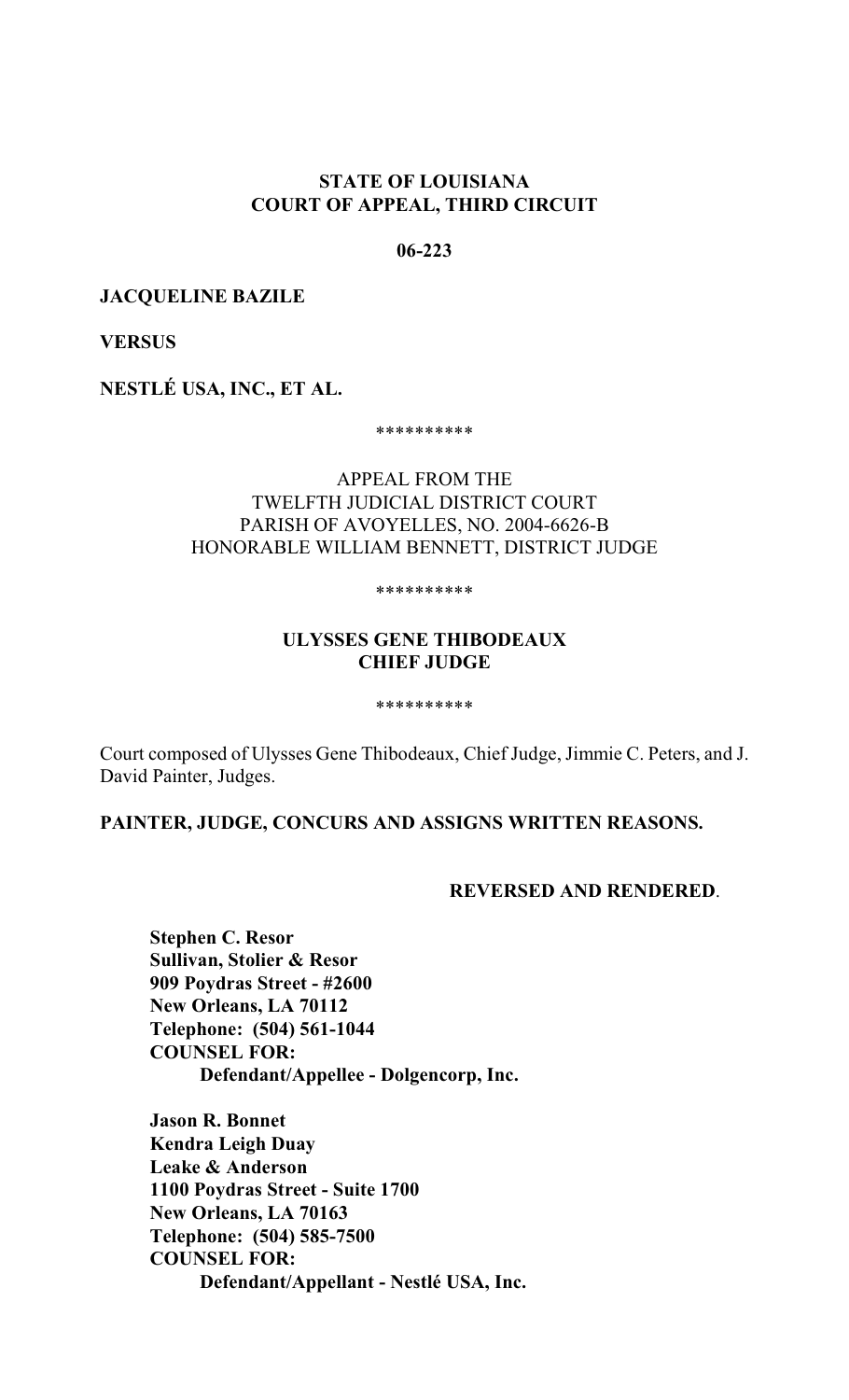**Cory Paul Roy P. O. Box 544 Marksville, LA 71351 Telephone: (318) 240-7800 COUNSEL FOR: Plaintiff/Appellee - Jacqueline Bazile**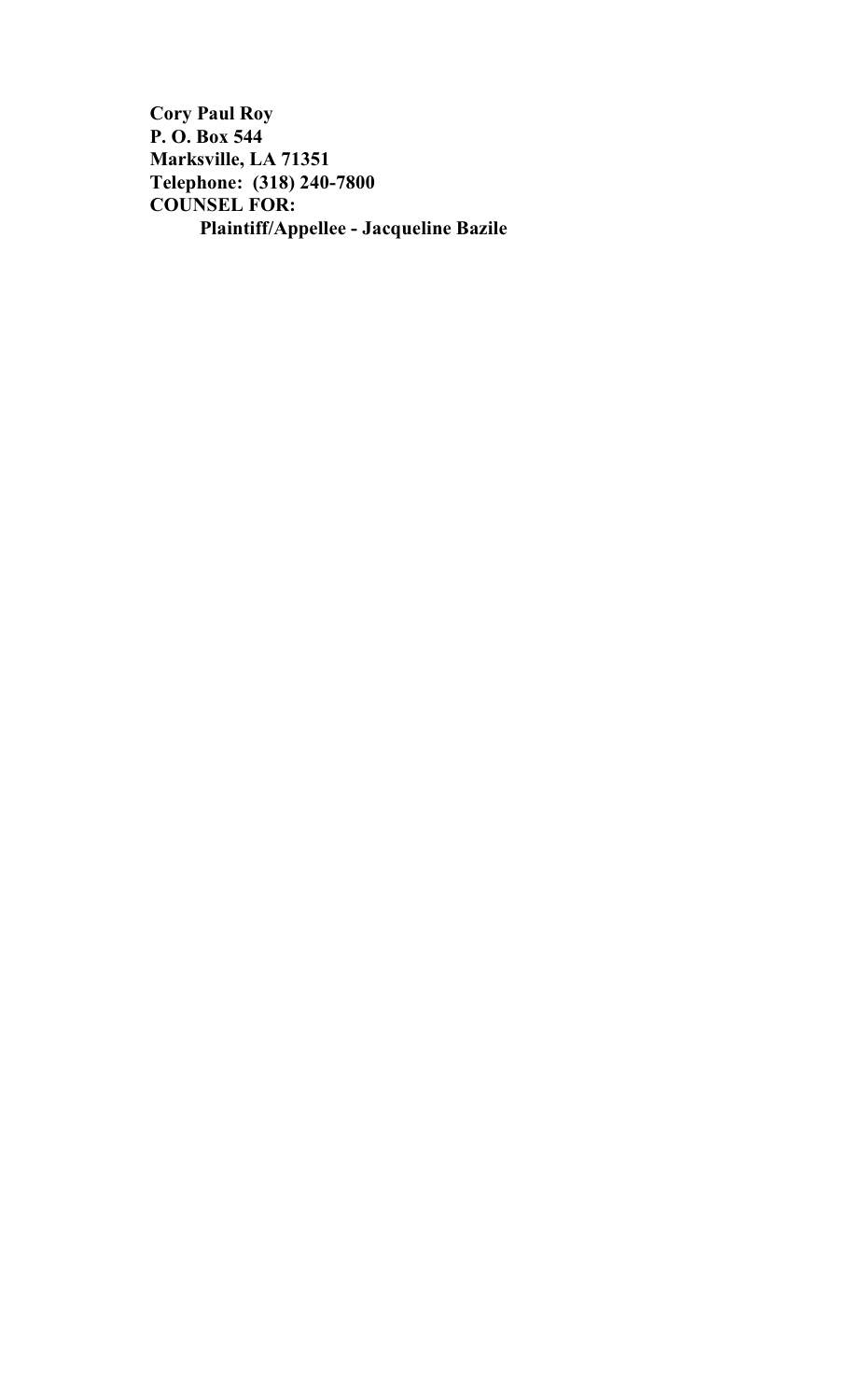## THIBODEAUX, Chief Judge.

This case involves the assessment of damages against a private corporation for failure to fund a settlement within thirty days. The plaintiff, Jacqueline Bazile, sued Nestlé USA, Inc. (Nestlé) after allegedly finding worms in a candy bar manufactured by Nestlé. No insurance companies were involved in the suit. The parties settled the matter for \$1,500.00, and the settlement was funded approximately sixty-four days later. However, when the settlement was not funded within thirty days, Bazile filed a motion for enforcement of the settlement and for bad faith damages. The trial court assessed \$5,000.00 in bad faith damages against Nestlé pursuant to La.R.S. 22:1220, which governs an insurer's duty to fund a settlement within thirty days from settlement. It is from this judgment, and from a judgment denying a new trial, that Nestlé appeals. We reverse the judgment for the bad faith penalty against Nestlé. It is not an "insurer" within the meaning of La.R.S. 22:1220.

### I.

#### **ISSUES**

We must decide whether the trial court erred in applying the thirty-day time restriction of La.R.S. 22:1220 to a settlement not involving an insurer.

### II.

#### **FACTS AND PROCEDURAL HISTORY**

On July 12, 2004, Bazile sued the Nestlé corporation and Dolgencorp, Inc. after allegedly discovering worms in a candy bar that she had purchased from a Dollar General store in December 2003. Dolgencorp, Inc. was subsequently dismissed. No insurance companies were named in the suit or involved in the litigation.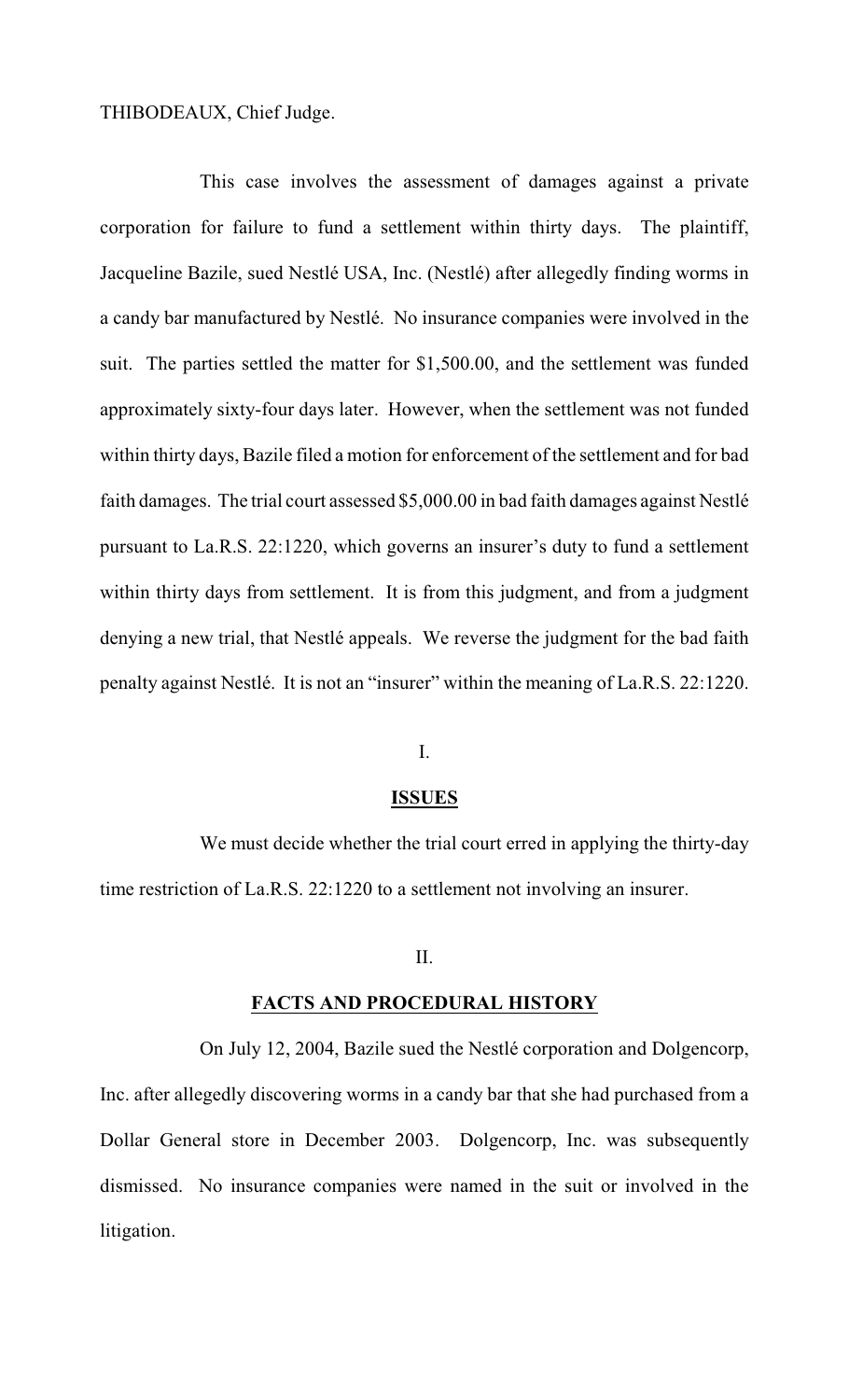On December 6, 2004, Nestlé accepted the counteroffer from Bazile to settle the suit for \$1,500.00 and faxed a letter to Bazile confirming the amount. The letter agreed to "pay plaintiff \$1,500, inclusive of medical specials and court costs, in exchange for a full and final dismissal of all claims against Nestlé USA, Inc." The letter also requested a tax identification number (TIN) from Bazile's attorney for the funding of the settlement. The parties had previously agreed that Nestlé would pay the court costs *in addition to* the settlement amount. Therefore, this letter of December 6, 2004, inaccurately reflects that the amount of \$1,500.00 *includes* and settles all damages and all court costs. Bazile did not respond to this mistake but later argued that the settlement was confected in this letter of December 6, 2004. Bazile also did not respond to the request for the TIN.

On December 8, 2004, Nestlé forwarded a Receipt and Release and Motion to Dismiss and again requested the TIN for the settlement. Bazile did not respond to this correspondence, even though the enclosed dismissal again failed to reflect that court costs would be paid by Nestlé.

As of January 7, 2005, Nestlé had not received the signed settlement documents. On this date, Nestlé forwarded correspondence requesting the executed copies of the Receipt and Release and also requesting the TIN for a third time.

On January 12, 2005, Bazile wrote Nestlé, acknowledging the January 7, 2005 correspondence and enclosing the executed Receipt and Release. However, at this time Bazile requested a *revised* Motion to Dismiss that reflected the parties' agreement that all costs would be paid by Nestlé. Counsel for Bazile did not ask about the settlement check, nor did he provide his TIN as requested for the settlement. Counsel for Nestlé obtained the TIN of counsel for Bazile by phone and wrote it on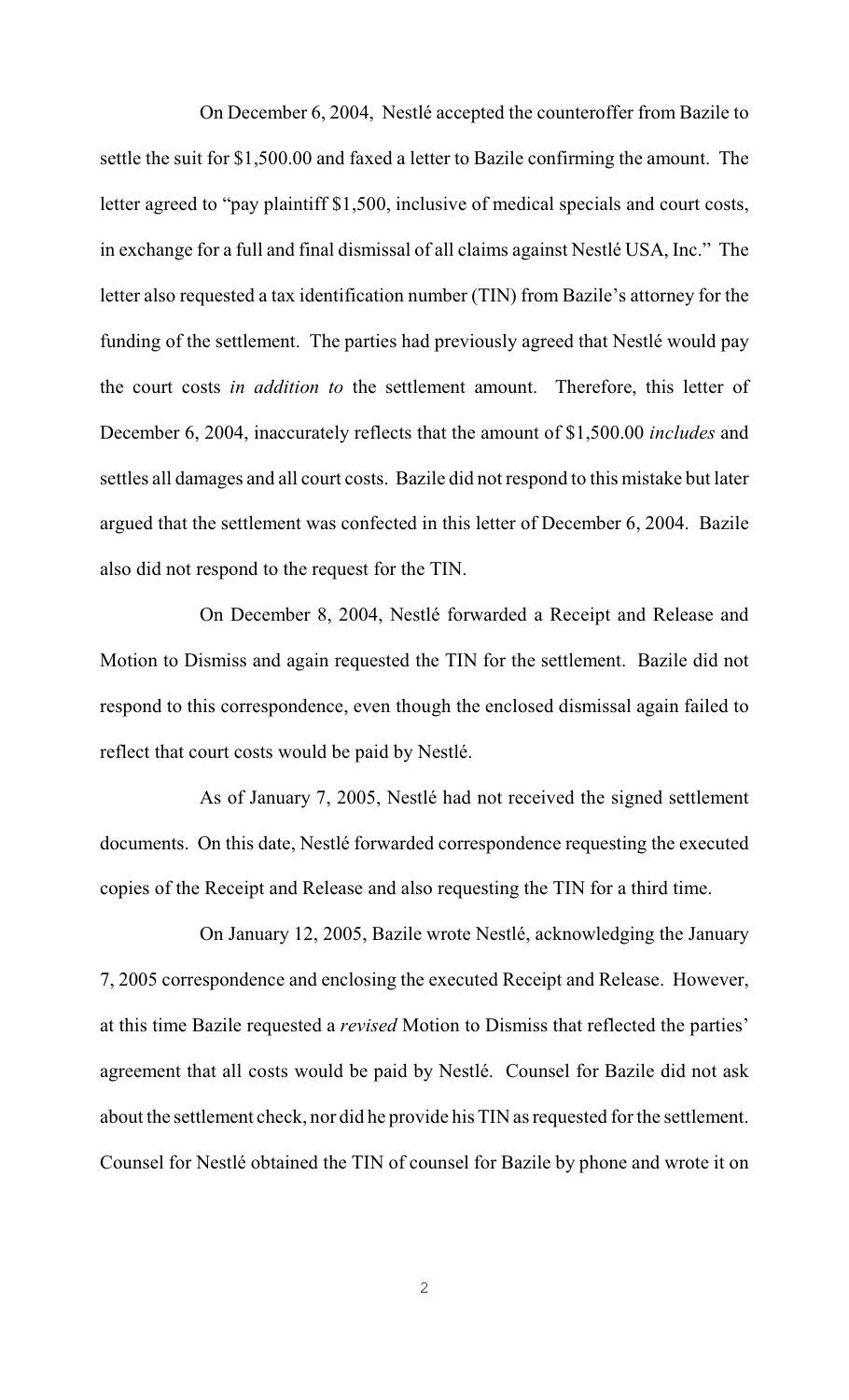the January 12, 2005 correspondence. Nestlé would later argue that the settlement was confected no earlier than January 12, 2005.

On January 21, 2005, Bazile wrote Nestlé, enclosing the executed revised Motion to Dismiss reflecting that all costs would be borne by Nestlé.

On January 27, 2005, counsel for Nestlé inadvertently filed the Motion to Dismiss before funding the settlement. The record indicates that the Nestlé corporation's third-party claims administrator transferred the file to another office and that this transfer contributed to miscommunications between the attorney's office and the claims office and contributed to some delay in confecting the settlement check.

On January 29, 2005, Bazile filed a motion to enforce the settlement and requested damages for bad faith handling of the settlement pursuant to La.R.S. 22:1220. The motion to enforce was ostensibly filed to protect Bazile's interests in light of the premature filing by Nestlé of the motion to dismiss.

On February 4, 2005, Nestlé cut the settlement check for \$1,500.00 and, upon receipt of same, counsel for Nestlé sent the check by Federal Express to counsel for Bazile. Accompanying the check was correspondence dated February 7, 2005. The correspondence contained an apology for the premature filing of the Motion to Dismiss before sending the settlement check which prompted the filing of the motion to enforce. The correspondence also confirmed in writing a verbal agreement wherein counsel for Bazile agreed to withdraw the motion to enforce upon receipt of the settlement check. At the hearing, counsel for Bazile did not deny the agreement to withdraw the motion to enforce but attempted to discount it by indicating that there was no proof of the agreement.

On April 26, 2005, Bazile filed a motion to reopen the case for submission of additional evidence. Counsel for Bazile asserted that he hand wrote

3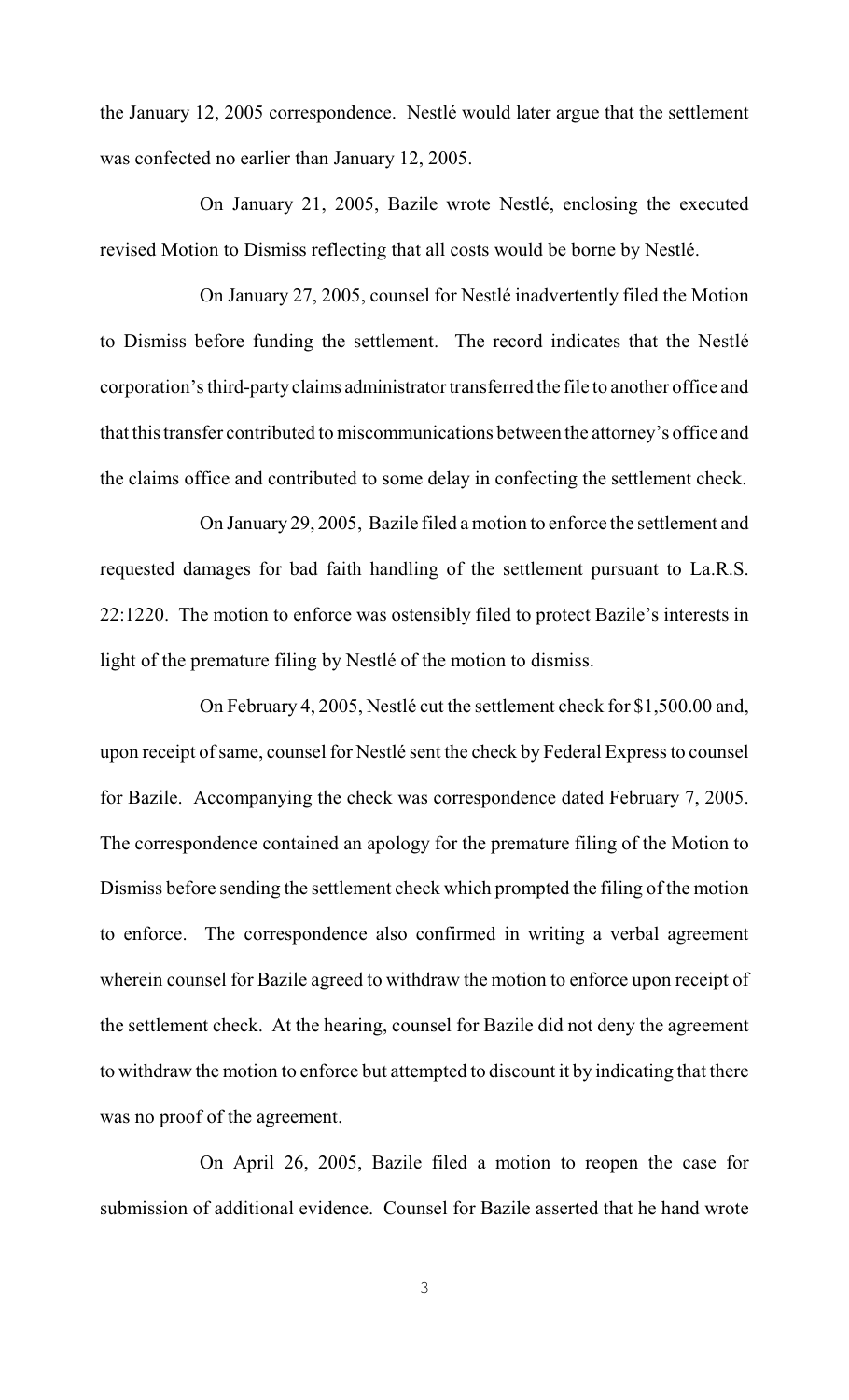a response on Nestlé's first offer to settle wherein Bazile made the counteroffer of \$1,500.00, and that this letter was inadvertently omitted from the exhibits. The trial court granted the motion, and after a hearing on May 16, 2005, the court accepted the letter with the handwritten response.<sup>1</sup> While there is confusion in the record regarding the date of this letter with the handwritten response, the letter is of no moment. The December 6, 2004 letter from Nestlé, which is in the record, without any response, *confirms* the previous counteroffer of \$1,500.00, and there are no allegations of a confected settlement prior to December 6, 2004.

The trial court found in favor of Bazile and assessed a \$5,000.00 penalty against Nestlé pursuant to La.R.S. 22:1220 for failure to fund the settlement within thirty days from December 6, 2004.

On June 27, 2005, Nestlé filed a motion for a new trial based upon La.Code Civ.P. arts. 1971 and 1972(1), on the grounds that the judgment was contrary to the law and the evidence. In its supporting memorandum, Nestlé argued for the first time that it was not an insurer and, therefore, not subject to La.R.S. 22:1220 or its thirty-day limitation on funding a settlement. Nestlé has continued to maintain that, despite the inapplicability of the statute, the settlement was funded timely under La.R.S. 22:1220, where the settlement was not confected until January 12, 2005, and the settlement was funded on February 9, 2005. Nestlé further argues that La.R.S. 22:1220 is inapplicable because Nestlé never *knowingly* held the check.

<sup>&</sup>lt;sup>1</sup>This letter does not appear in the record.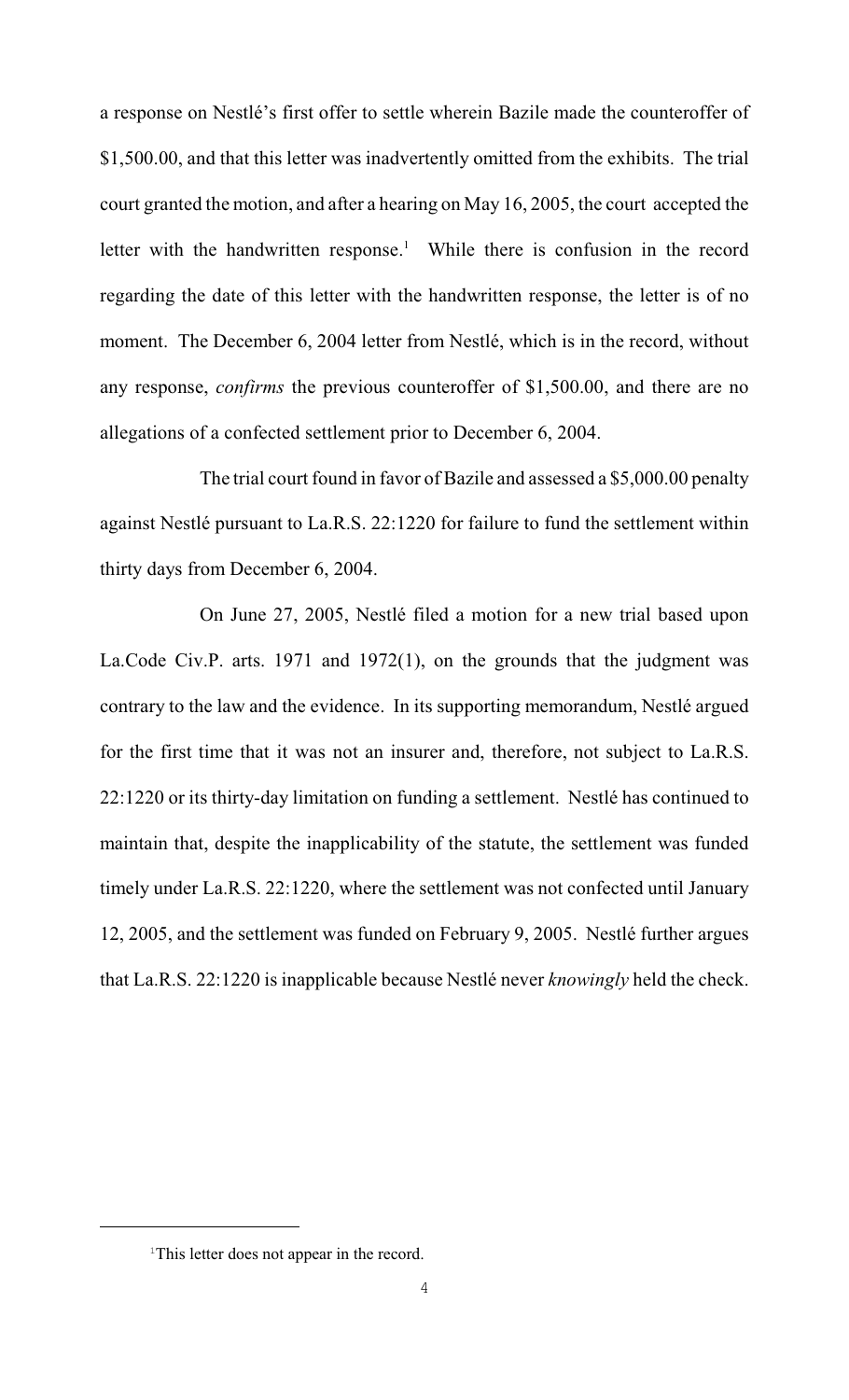### III.

### **LAW AND DISCUSSION**

### **Whether Nestlé Is an Insurer under La.R.S. 22:1220**

Nestlé contends that the trial court erred in applying the thirty-day time

restriction of La.R.S. 22:1220 to the Nestlé settlement in this case where Nestlé is not

an insurer under the meaning of that statute. We agree. Louisiana Revised Statutes

22:1220 is a penal statute and must be strictly construed. *Bennett v. State Farm Ins.*

*Co.*, 03-1195 (La.App. 3 Cir. 3/24/04), 869 So.2d 321. It provides in pertinent part:

### **La.R.S. 22:1220. Good faith duty; claims settlement practices; cause of action; penalties**

A. An insurer, including but not limited to a foreign line and surplus line insurer, owes to his insured a duty of good faith and fair dealing. The insurer has an affirmative duty to adjust claims fairly and promptly and to make a reasonable effort to settle claims with the insured or the claimant, or both. Any insurer who breaches these duties shall be liable for any damages sustained as a result of the breach.

B. Any one of the following acts, if knowingly committed or performed by an insurer, constitutes a breach of the insurer's duties imposed in Subsection A:

> (1) Misrepresenting pertinent facts or insurance policy provisions relating to any coverages at issue.

> (2) Failing to pay a settlement within thirty days after an agreement is reduced to writing.

> (3) Denying coverage or attempting to settle a claim on the basis of an application which the insurer knows was altered without notice to, or knowledge or consent of, the insured.

> (4) Misleading a claimant as to the applicable prescriptive period.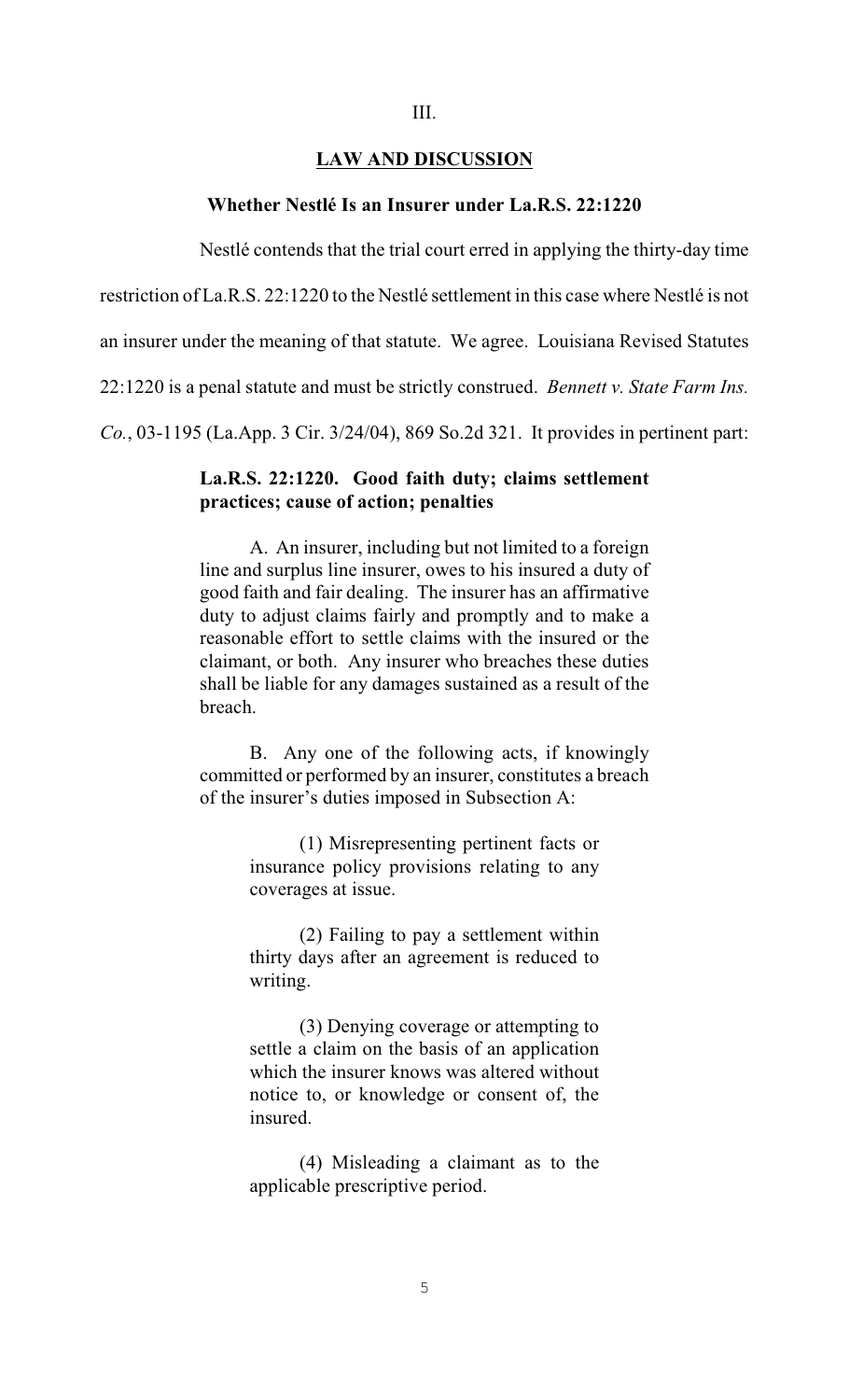(5) Failing to pay the amount of any claim due any person insured by the contract within sixty days after receipt of satisfactory proof of loss from the claimant when such failure is arbitrary, capricious, or without probable cause.

. . . .

C. In addition to any general or special damages to which a claimant is entitled for breach of the imposed duty, the claimant may be awarded penalties assessed against the insurer in an amount not to exceed two times the damages sustained or five thousand dollars, whichever is greater. Such penalties, if awarded, shall not be used by the insurer in computing either past or prospective loss experience for the purpose of setting rates or making rate filings.

Nestlé cites *Thibodeaux v. Stapp Towing Co., Inc*., 96-1511, 96-1514 (La.App. 3 Cir. 8/27/97), 702 So.2d 693, where the trial court awarded punitive damages to the plaintiffs under La.R.S. 22:1220, after the defendant towing company's vessel drifted into the plaintiffs' pleasure craft and dock. In reversing the trial court, a panel of this court held that the statute imposing a duty of good faith and fair dealing upon an insurer and prescribing penalties for violating this duty did not permit an award of punitive damages against the defendant, who was not an insurer. More specifically, after making it clear that the award of negligence damages was not at issue, but rather the only issue was whether the trial court erred as a matter of law in assessing a penalty under La.R.S. 22:1220, the panel articulated as follows:

> The gist of defendant's argument is that because it is not an insurer, it should not have been held liable for punitive or exemplary damages, as the penal provisions of La.R.S. 22:1220<sup>2</sup> explicitly imposes [sic] both the duty and the penalties only against insurers. As defendant points out, La.R.S. 22:1212 defines the term "insurer" as follows:

> > § 1212. Definitions

 $2$ Louisiana Revised Statutes 22:1220 was amended by 2006 La. Acts No. 12, § 1; however, the amendment does not affect the issues addressed in this opinion.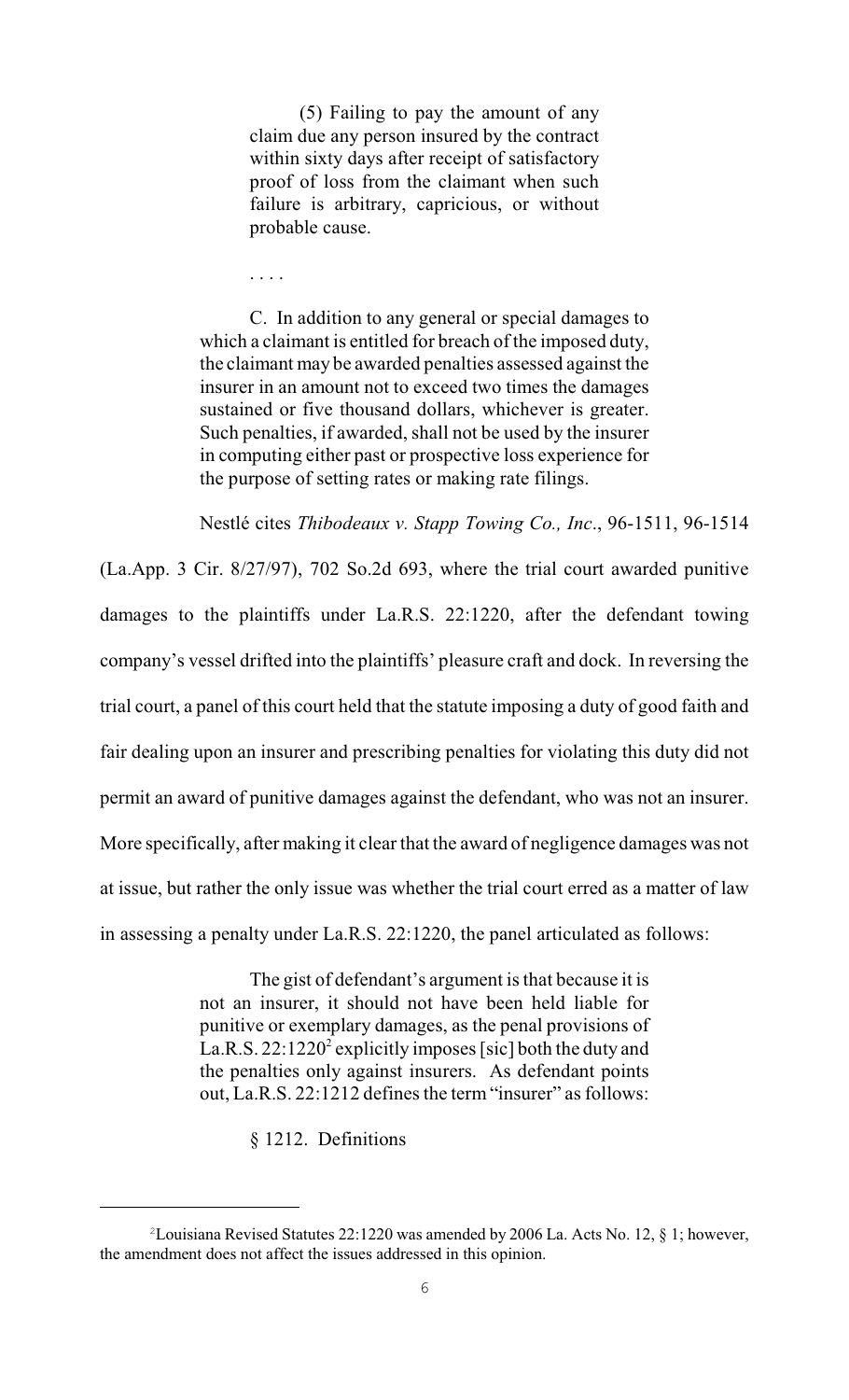C. "Insurer" means any person, reciprocal exchange, interinsurer, Lloyds insurer, fraternal benefit society, or any other legal entity engaged in the business of insurance, including insurance agents, insurance brokers, surplus lines brokers, and insurance solicitors. Insurer shall also mean medical service plans, hospital service plans, health maintenance organizations, and prepaid limited health care service plans. For the purposes of this Part, these foregoing entities shall be deemed to be engaged in the business of insurance.

In view of the fact that there is no question but that defendant is not and never has been alleged to be an insurer within the purview of La.R.S. 22:1212, we are compelled to reverse the judgment of the trial court. When a statutory or codal provision enacted by the Louisiana Legislature is clear and unambiguous, its letter shall not be disregarded under the pretext of pursuing its spirit; rather, the law is to be applied as written and no further interpretation may be made in search of the intent of the legislature. La.Civ.Code art. 9; La.R.S. 1:4. La.R.S. 22:1220, particularly when read in conjunction with La.R.S. 22:1212(C), only imposes upon *insurers* the duty to settle upon pain of penalties, and the trial court erred in holding to the contrary, for the law of Louisiana is clear insofar as it provides that a party cannot recover damages for failure to settle a case, except in the limited circumstances provided by statute. *Yoes v. Shell Oil Co.*, 95-12 (La.App. 5 Cir. 5/10/95); 657 So.2d 241, *writ denied*, 95-2087 (La. 11/17/95); 663 So.2d 714; *Guillory v. Gulf South Beverages, Inc*., 506 So.2d 181 (La.App. 5 Cir. 1987).

In this case, plaintiffs can allude to no legal authority by which defendant, neither an insurer nor a health provider, can be held answerable for more than the damages occasioned by its delict.

*Id.* at 694.<sup>3</sup>

Nestlé also cites *Rawls v. City of Bastrop*, 38,449 (La.App. 2 Cir. 5/12/04), 873 So.2d 934. In this property damage case, the plaintiffs filed suit against the City of Bastrop, claiming that paint overspray from the negligent painting of a

<sup>&</sup>lt;sup>3</sup>Judge Thibodeaux dissented in *Thibodeaux*. He has now abandoned his contrary position.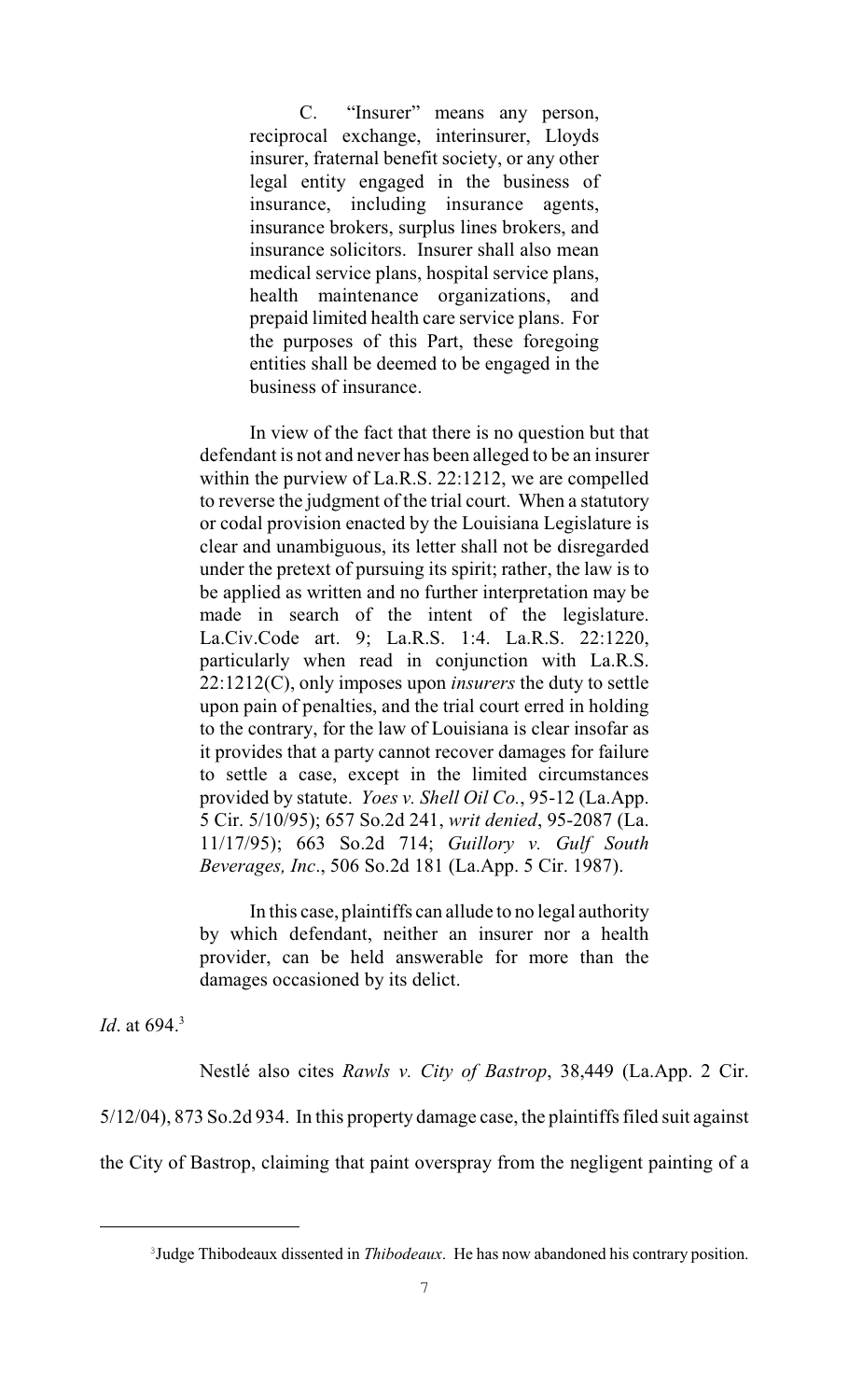municipal building damaged their vehicle. The trial court found the city liable for damages, penalties, and attorney fees. The city appealed and argued that the trial court erred in awarding inappropriate damages and in awarding penalties and attorney fees. The appellate court affirmed the damage award, but reversed the award of penalties and attorney fees, stating as follows:

> The City's second issue on appeal is whether the trial court erroneously awarded penalties and attorney fees. On this issue, the City argues that it is a member of the Louisiana Municipal Association Risk Management Agency ("LMARMA") and part of a self-insurance fund. The City further argues that there is a distinct difference between a regular insurance company and the LMARMA. In support of this argument, the City cites the provisions of La.R.S. 33:1345, which state in pertinent part that an interlocal risk management agency is not an insurance company or an insurer under the laws of Louisiana, and that the development and administration by such agency of one or more group self-insurance funds shall not constitute doing insurance business.

> In opposition to this argument, the plaintiffs assert that the record in this matter does not reflect that the City is anything other than a self-insured entity. They also argue that the trial court did not indicate that the City was an insurance company, but that the court simply likened the City to any other self-insured company, and that because of the untimely manner in which the City satisfied its liability in this case, the court concluded it was appropriate to sanction the City as though it were an insurance company. In this regard, the plaintiffs argue that the duties of good faith and fair dealing incumbent upon insurers pursuant to the provisions of La.R.S. 22:658 and 22:1220 should also apply to self-insurers.

*Id*. at 937.

After reviewing the statutory provisions, the court in *Rawls* disagreed

with the plaintiffs, quoting La.R.S. 22:1220(A) and (C) and stating as follows:

The above-quoted provisions are found in Part 26 of Chapter 1 of the Louisiana Insurance Code. Part 26, entitled "Unfair Trade Practices," is designed to regulate the trade practices in the business of insurance, in accordance with federal law, by defining or providing for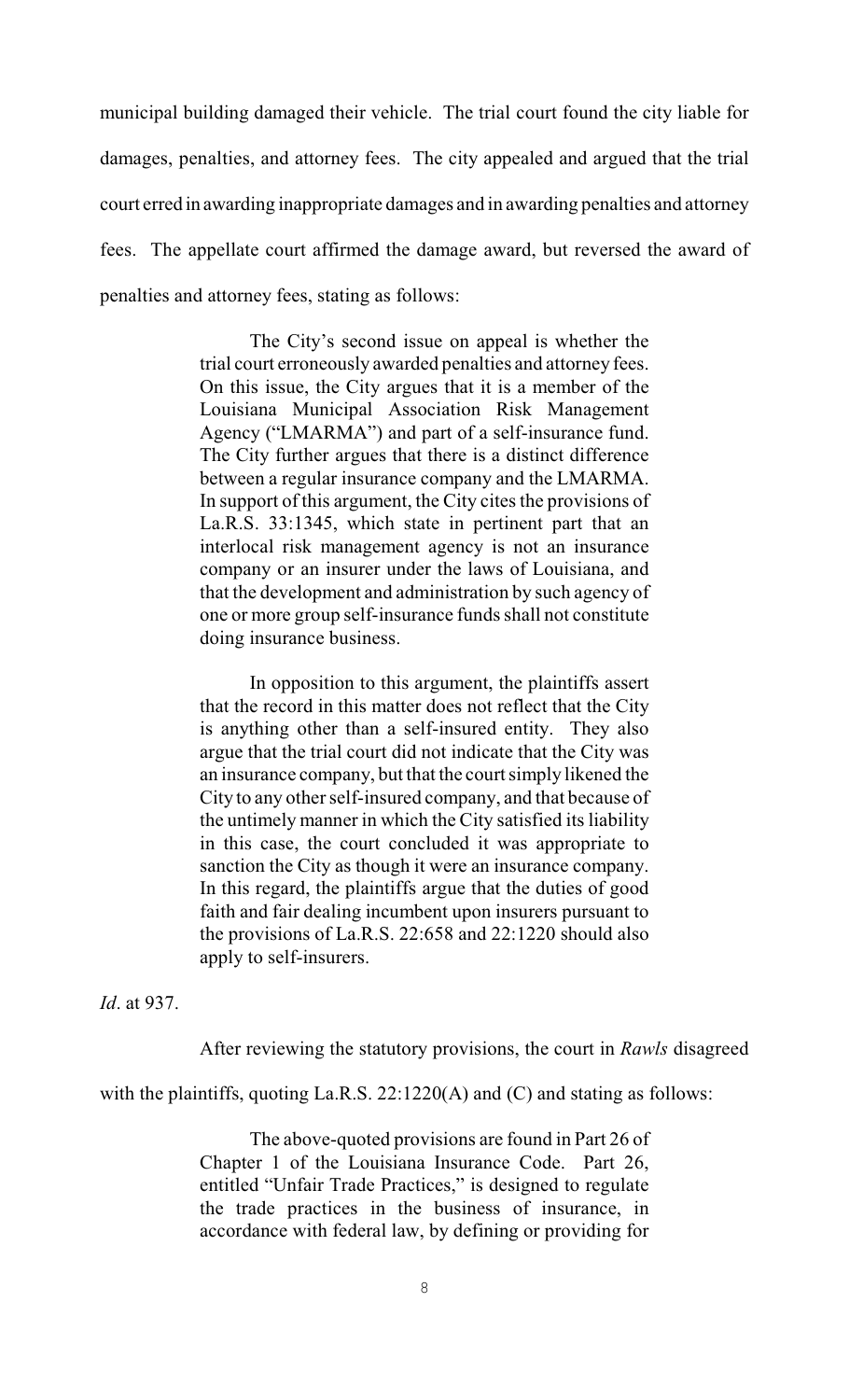the determination of all acts, methods, and practices which constitute unfair methods of competition and unfair or deceptive acts and practices in this state, and to prohibit the same. La.R.S. 22:1211.

*Id*. at 938.

After quoting the definition of an insurer pursuant to La.R.S.

22:1212(C), as did this court in *Thibodeaux*, the *Rawls* court stated as follows:

As we held in *Block v. St. Paul Fire & Marine Ins. Co.*, 32,306 (La.App. 2d Cir. 9/22/99), 742 So.2d 746, statutes requiring timely payment of claims and imposing a duty of good faith and fair dealing are penal in nature and, therefore, must be strictly construed. Even without the definition of "insurer" quoted above, a strict interpretation of the word "insurer" would not include the City in the instant case. . . . [T]he above-quoted definition of "insurer" plainly shows that the legislature intended to include only those entities engaged in the *business* of insurance; the City is not in the insurance business. Accordingly, the City is not an "insurer" for purposes of La.R.S. 22:1220.

Because the penal provisions of this statute must be strictly construed, they cannot be applied by analogy to the City when the City does not fall within the plain reading of the words of the statute. *Thibodeaux v. Stapp Towing Co.*, 96-1514 (La.App. 3d Cir. 8/27/97), 702 So.2d 693. Moreover, because the City is not an insurer, we also find inapplicable the penalty and attorney fee provisions of La.R.S. 22:658.

*Id*. at 939.

Accordingly, based upon the foregoing, we find that the trial court erred

as a matter of law in finding that Nestlé was an insurer under Title 22 and in assessing

a \$5,000.00 penalty under La.R.S. 22:1220 for failure to fund a settlement within

thirty days. Because we find La.R.S. 22:1220 inapplicable, we need not address

whether the settlement was reduced to writing on December 6, 2004, as Bazile argues,

or on January 12, 2005, as Nestlé argues.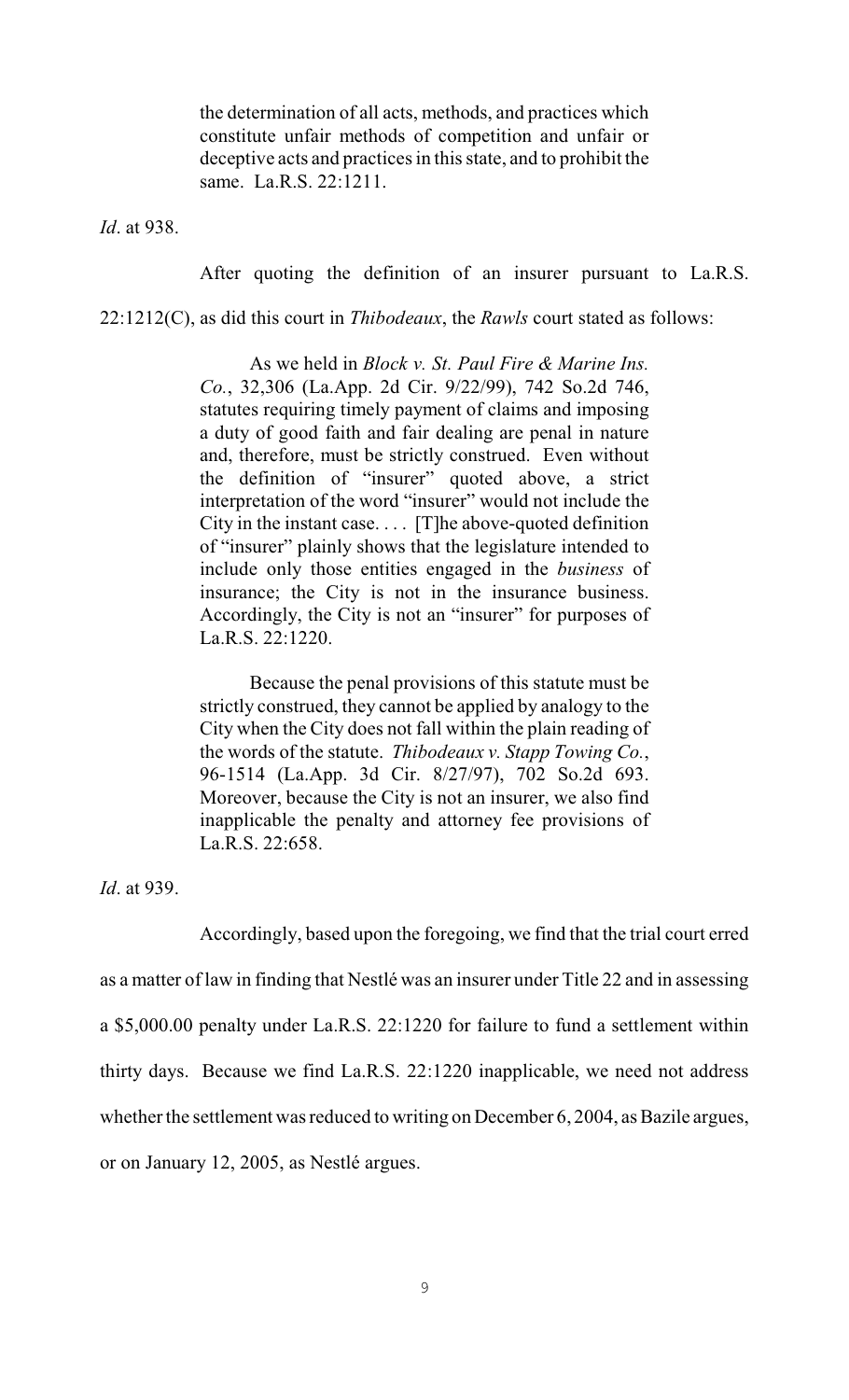Nestlé has further contended that the trial court erred in finding that the thirty-day limitation on funding the Nestlé settlement began to run before counsel for Bazile supplied his TIN to counsel for Nestlé. Again, since we find that La.R.S.22:1220 is inapplicable to Nestlé in the present case, it is likewise not necessary to address the issue of the TIN or the issue of the denial of Nestlé's motion for a new trial.

## IV.

### **CONCLUSION**

Based upon the foregoing, the judgment of the trial court is reversed. Costs of this appeal are to be borne by plaintiff-appellee, Jacqueline Bazile.

# **REVERSED AND RENDERED.**